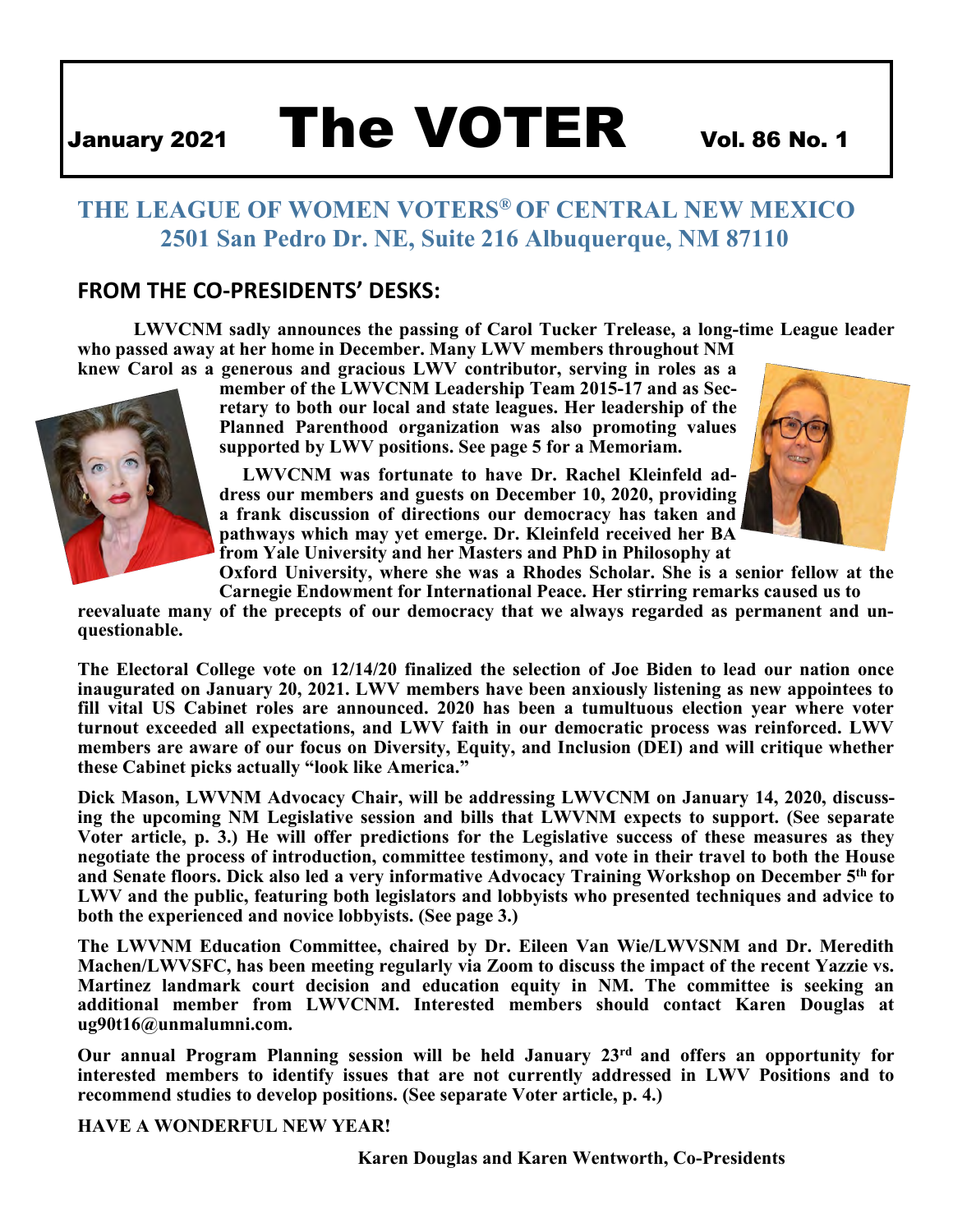#### THE VOTER  $\qquad$  , we have a set of the set of the set of the set of the set of the set of the set of the set of the set of the set of the set of the set of the set of the set of the set of the set of the set of the set of

**THE VOTER Published monthly by The League of Women Voters of Central New Mexico 2501 San Pedro Dr. NE, Suite216 Albuquerque, NM 87110 (505) 884-8441 [www.lwvcnm.org](http://www.lwvcnm.org/)**

> *Co-Presidents:*  **Karen Douglas Karen Wentworth**

*1st Vice President:* **Mary G. Wilson**

*2nd Vice President:* **Kathy Economy**

*3rd Vice President:* **Jennifer Black**

*4th Vice President:* **Vacant**

> *Treasurer:* **Denise Blood**

*Secretary:* **Ashley Benning**

*Membership:* **Donna Rigano**

*Voter Services:* **MaryEllen Smith**

*Directors:* **Judith Binder Lani Desaulniers**

*Director and Office Manager:* **Linda Adcox-Kimmel**

> *Technology:* **Cheryl Haaker**

*The VOTER Editor:*  **Mary G. Wilso[n](mailto:T3Wilson@aol.com) [T3Wilson@aol.com](mailto:T3Wilson@aol.com)**

# **LEAGUE CALENDAR**

**All of the following are Zoom meetings. Members will receive invitations on the LWVCNMTopics listserv. Anyone who does not receive an invitation can email [president@lwvcnm.org.](mailto:president@lwvcnm.org)**

**January 7—5:30 pm Board meeting January 14—Luncheon unit meeting: Speaker Dick Mason, LWVNMAdvocacy Chair, on League priorities for 2021 legislative session (see page 3) January 19 —Noon NM Legislature convenes January 23—10:00 am LWVCNM Program Planning Meeting (see page 4) February 11— Monthly luncheon meeting February 18—Virtual League Day at the Legislature (see page 3) March 20—Noon Legislature adjourns The deadline for the monthly Voter remains the 15th of each month. Articles and pictures are always welcome.**

**AND A WORD TO OUR NON-TECHY MEMBERS: Do not be concerned that you do not "do online stuff." We are working on ways to make these available to you too! This may be through pairing you with a "buddy." It may be that several members can view the sessions in the conference room at our new office building. Or if you just need a little help using Zoom or whatever meeting software we use, several of our Board members, our Webmaster, or other volunteers may be sent to help you. And summaries of the presentations will appear in the Voter issued after the date of the speaker. I am sure other ways "to make this happen" and keep us all safe will evolve as we proceed. Contact Karen Wentworth a[t](mailto:kwentworth17@comcast.net) [kwentworth17@comcast.net if](mailto:kwentworth17@comcast.net) you need help.**

#### **Correction to Membership handbook:**

**—————————————————**

**Lani Desaulniers and Linda Adcox-Kimmel were left off the Board page in the new Handbook. They are both Directors at Large, and Linda is our Office Manager as well as Director. They each have a bio that was included in The annual meeting Voter. Apologies from Donna Rigano, Handbook editor. For this omission.**

> **OFFICE HOURS Closed until further notice due to Covid Concerns. Phone messages will be checked daily.**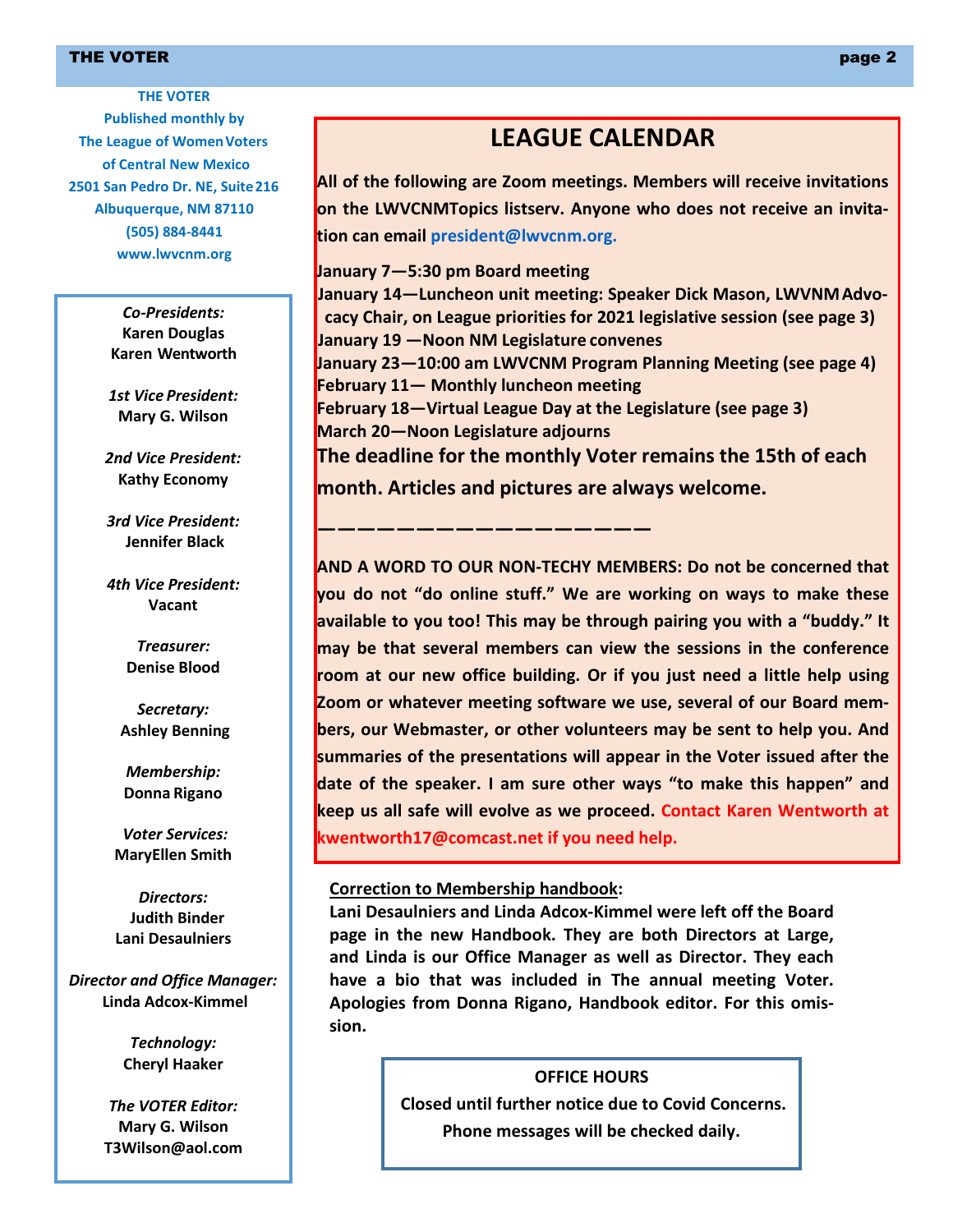#### THE VOTER  $\qquad$  , we have seen as a set of the set of the set of the set of the set of the set of the set of the set of the set of the set of the set of the set of the set of the set of the set of the set of the set of th

# **JOIN US ON ZOOM FOR THE JANUARY LUNCHEON UNIT MEETING….JANUARY 14 AT 12 NOON.**

#### **TOPIC: 2021 NEW MEXICO LEGISLATIVE SESSION….LEAGUE PRIORITIES**

**Richard (Dick) Mason will headline the January 14 noon meeting of the League of Women Voters of Central New Mexico. Members of Leagues throughout New Mexico have been invited to participate as Dick outlines the way the League will push our legislative priorities before this most unusual legislative session. He will discuss League priorities such as tax reform and revenue for essential services, reproductive rights, and legislative redistricting.**



**Dick has been active in political advocacy and electoral work for over 50 years. In Massachusetts he was Chairperson of Citizens for Participation in Political Action, a 3,000 member multi-issue organization. In 1995, he helped found the Massachusetts Campaign for Single Payer Health Care and was its Chairperson until 2002.**

**After moving to New Mexico in 2004, Dick became a Board Member of the League of Women Voters of New Mexico (LWVNM) and is Chair of the Action Committee. In addition, he is the LWVNM representative on the Fairness Project and on the Stakeholders Advisory Committee of the New Mexico Health Insurance Exchange. Dick also is Chair of the Policy Committee of the New Mexico Alliance of Health Councils.**

**The legislative session begins at noon on January 19. This is a 60-day session. Because of the CoVid pandemic, the public will not have the usual access to the Roundhouse. Check the website at <https://www.nmlegis.gov/> for detailed information about how you can**

**see sessions online.**



**VIRTUAL LEAGUE DAY AT THE LEGISLATURE Thursday, February 18, 2021 Watch Constant Contact for the Zoom link**

**10:30 am Welcoming comments from LWVNM President Hannah Burling New Mexico** 

**10:45 - 11:30 am Redistricting Reform Legislation**

**Edward Chavez, Former New Mexico Supreme Court Justice**

**Justice Chavez is a former Justice and Chief Justice of the New Mexico Supreme Court. Chavez was born in Santa Fe. He was appointed to the Supreme Court by Governor Bill Richardson and served from March 10, 2003 to March 2018. Justice Chavez oversaw the litigation concerning the New Mexico House Redistricting maps in 2011. Justice Chavez received his undergraduate degree from Eastern New Mexico University in 1978 and his J.D. from the University of New Mexico School of Law in 1981. Justice Chavez was the Co-Chair of the 2020 New Mexico First Redistricting Task Force.**

#### **11:30 am - 12:30 pm Taxes and Funding for Essential Services**

**Amber Wallin, MPA, Deputy Director, New Mexico Voices for Children**

**Amber oversees New Mexico Voices for Children's research and policy work. She also manages the KIDS COUNT program and does policy research on education, tax and budget, hunger, and economic issues. She joined NM Voices in 2012 as a Center on Budget and Policy Priorities Fellow, after which she was a Research and Policy Analyst. Amber has worked in the public sector at the municipal, state, and federal levels, working in the government department at New Mexico State University and the budget department at the city of Las Cruces, prior to joining the Voices team. Voices oversees the Fairness Project that advocates for fair taxation and revenue for essential services. The LWVNM is a member of the Fairness Project.**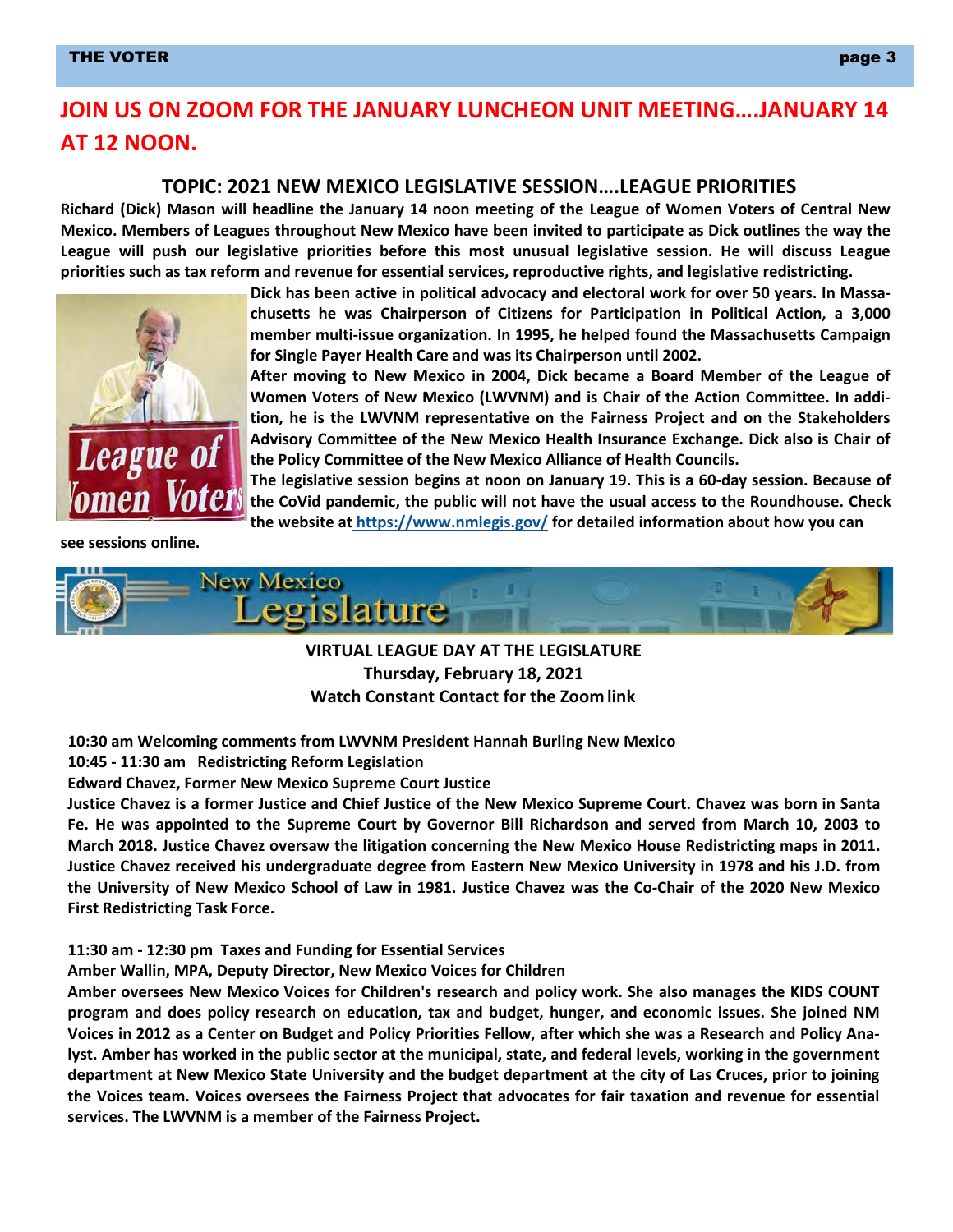#### THE VOTER  $\qquad$  page 4  $\qquad$





# **Please Join Us Annual Program Planning Meeting Saturday, January 23, 2021 10 AM—Noon, Zoom Meeting**

**Log in information will be provided later. Please watch upcoming member communications for Zoom login information. Or call the League office for log in information.**

**LWVCNM members will meet to discuss the educational and advocacy paths to pursue in 2021-22. Current local and State positions will be re-**

**viewed for recommended updates and potential new studies will be discussed. All current positions are listed in your member handbook. If you are interested in proposing a new position or an update to a current position for discussion, please prepare a short summary of the issue or revision to present at the meeting.**

#### *Do I need to propose a position or revision to a position to attend?*

**No...All LWVCNM members are invited to this excellent way to learn how the League planning process works. Whether you are proposing a position or attending as a learning experience, please review your Member Handbook for current local, state, and national positions. PLEASE BRING YOUR MEMBER HAND-BOOK TO THE MEETING.**

#### *How is Program Planning different from Calendar Planning?*

**The annual Calendar Planning meeting selects the topics for our monthly educational unit meetings. Meeting topics are planned through September 2021 and we will meet again in June to plan the next round of topics and dates.**

**The annual Program Planning meeting results in the education and advocacy positions adopted to move our mission forward. Principles and positions on public policy and actions/activities to implement these** 

**principles/positions will then be considered by the Board in March and adopted at the LWVCNM Annual Meeting in May. A similar process is followed for National and State Principle and policy proposals/revisions—presented at the National Convention in even-numbered years and at the State Convention in odd-numbered years, along with recommended action to implement the proposals (concerted study, concurrence, or action).**



#### *If I propose a position for study or update to a current position, what work is involved?*

**As mentioned, you will need to write a brief summary of the proposed study or update, how the position could lead to local League action with a local government entity impacted (or State League action with a State government entity), and why this is a timely subject for League attention. You should also be willing to serve on a committee to conduct the study/review and assist in the recruitment of other members to the committee. Continued on page 5**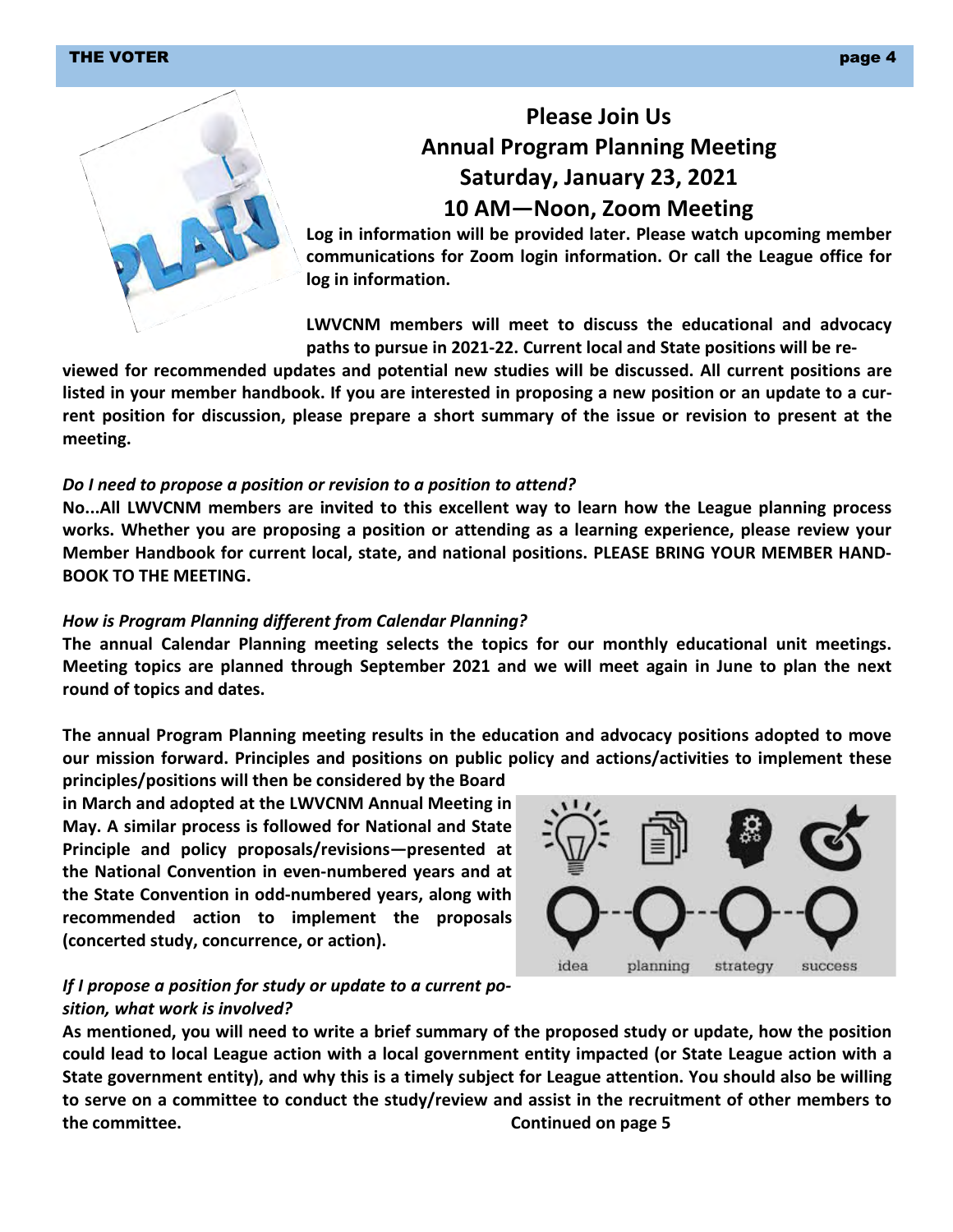# **IN MEMORIAM…..Carol Tucker Trelease**

**Carol, age 77, passed away suddenly on December 9, 2020. She was known for her happy disposition, kindness to others, her unwavering drive to fight for social justice and reproductive rights, and polite honesty. Carol had a smile for everyone she saw at Coronado Villas Independent Living where she relocated in 2019 after many years in Sandia**



**Heights. She loved her daily walks, playing bean bag baseball, and being involved with the many activities her community offered. When she wasn't reading, she was visiting with the staff, promptly responding to email, or doing something to keep her curious mind active.**

**Born in Santa Cruz, California in March of 1943, Carol grew up in the Bay Area. The first in her family to go to college, she earned her Bachelors of Arts in Spanish from Mills College in 1965, graduating 7th in her class and Phi Beta Kappa. She was selected as a Fulbright scholar and spent a year studying literature at the University of Cordoba in Argentina. She moved to Colorado where her first husband, Robin Tuchler, was in medical school, and she taught high school Spanish. In order for her husband to fulfill his military obligations, they moved to the Navajo reservation in Crownpoint, New Mexico where he served with the Public Health Service. They subsequently relocated to Albuquerque in 1974 with their 3 daughters.**

**Carol was passionate about fighting for equality and helping people help themselves. This brought her to focus on reproductive rights and social justice. She was the CEO of Planned Parenthood of the Rio Grande for over 20 years, working to ensure women could plan their families and control their own destinies. She retired early as a promise to her second husband, Richard Trelease, and they traveled the globe as planned. When he passed away in 2005, Carol was given an incredible opportunity to continue supporting her passions and making a difference in the world as the Executive Director of the Nirvana Manana Institute. NMI was a foundation that made grants to support a sustainable population and for which the founder said Carol was the true heartbeat. She also traveled with Albuquerque International Association and other local groups, and continued her civic involvement as an active board member, volunteer, and tireless advocate for Planned Parenthood, the League of Women Voters, Popejoy Hall, the Senior Citizens' Law Office, St. John's Cathedral, the St. John's Thrift Shop, and many others. She was respected as an effective fundraiser and lobbyist at the legislature. Friends have called her "a legend" and remarked on her effective leadership style. She cared a lot about others, and gave so much to so many.**

**She is survived by her daughters and their partners, Ann Tuchler and David Davis of Phoenix, AZ; Sarah Tuchler McElvaney and Jason McElvaney of Austin, TX; and Ada Tuchler Portman and Greg Portman of Albuquerque; and her grandchildren: Taylor and Addison Portman of Albuquerque; Will and Avery McElvaney of Austin, TX. She was preceded in death by her late husband, Richard M. Trelease, and her parents, Arthur L. Tucker and Thelma Rose (Greer) Tucker. In lieu of flowers, donations may be made in her honor to Planned Parenthood of the Rocky Mountains or your local affiliate, St. John's Cathedral Music Program, or any organization of your choice that would honor her.**

#### *PROGRAM PLANNING, continued from page 4…..*

#### *Were there any new proposals/revisions to existing positions adopted by the Board as the result of last year's Planning Meeting?*

**The consensus of the Program Planning attendees was to focus on the elements of the campaign for Making Democracy Work®, as recommended by the LWVUS and for which the LWVCNM already has positions. It was also recommended to publish a** *Know Your Government* **booklet, which was put on hold due to challenges of the pandemic environment. For a more complete overview of last year's Program Planning Meeting, please read page nine of the February 2020 Voter:** 

*Questions about Program Planning?* 

**Please email your questions to Jennifer Black at JBlack8162@gmail.com and we will get back to you as quickly as possible.** 

**We look forward to working with our members in the vital League work of Program Planning. Whether you are a new member or a veteran, your input is greatly valued. See you on Saturday, January 23, 2021, 10 AM—Noon.**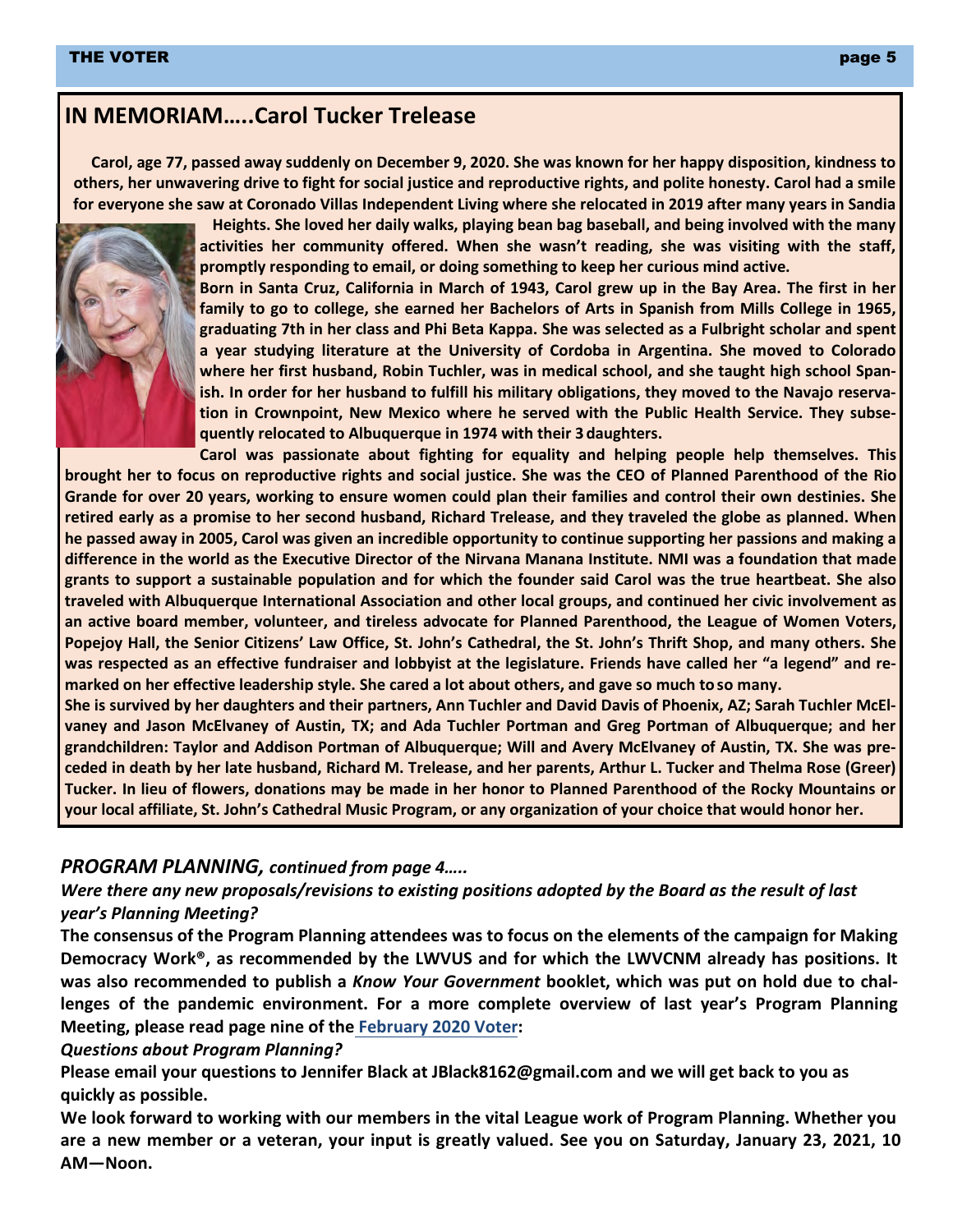# **THE LWVCNM OBSERVER CORPS MEMBERS HAVE JUST COMMENCED THEIR WORK. EACH MONTH YOU WILL FIND REPORTS FROM THE CORPS ABOUT GOVERNMENT MEETINGS THEY HAVE OBSERVED….**

**Observer programs (or Observer Corps) are a structured way for individuals to exercise their right to know. Organized under the auspices of a grassroots organization (such as the League of Women Voters, which is referenced throughout this publication), they provide a valuable service to the community. They help ensure that citizens are aware of the decisions that impact their lives, and they promote government transparency and accountability. An observer is an individual who attends a governmental meeting, notes what happens at the meeting, and reports back to the League and the community. By attending public meetings of local governmental bodies/agencies, observers learn more about what their government is doing. They learn about the issues facing their community and are empowered to take action, if warranted. They also learn how issues are being addressed. Observers keep elected and appointed officials on notice; they let them know that someone is watching what decisions are being made and how they are being made. They help ensure that the issues facing their com-**



**munity are being handled "in the sunshine," in the open. Ideally, observers are monitoring both the issues being discussed as well as the process by which they are being discussed. While not every item up for discussion will relate to a League's priorities, ensuring that the meeting is being conducted in an open and acceptable way is critical to all of the League's efforts and the health of democracy.**

#### **CONTACT KAREN DOUGLAS IF YOU WOULD LIKE TO JOIN THE OBSERVER CORPS. THERE ARE MANY AGENCIES AND COMMITTEEES TO OBSERVE!**

#### **THIS MONTH'S OBSERVER CORPS REPORTS ARE SHOWN BELOW:**

#### **Bernalillo County Commission**

**The Bernalillo County Commission has approved at least 11.6 million dollars to build a Route 66 Visitors Center on West Central Ave. The Visitors Center will display some of the furnishings from the old Caravan East nightclub on Central, including chandeliers, brass lamps, a claw footed bathtub, and lighted signs. The furnishings are owned by the City of Albuquerque.**

**The commission also received a U.S. Census report that showed New Mexico ranked 48th in rate of response to the census, with 58.7% of households responding.**

**The Commissioners also adopted a resolution requesting the NM Legislature to enact a law that removes racially restrictive wording from land deeds in New Mexico. The U.S. Supreme Court ruled racial restrictive covenants were illegal in 1948, but the wording of the covenants continues to be part of the deeds for land in New Mexico because there is no legal mechanism that requires their removal. This resolution requests the NM Legislature to create the mechanism so that clerks may remove the language from the deeds.**

**Karen Wentworth, observer**

#### **NM PUBLIC REGULATION COMMISSION**

**The PRC met today, and I continue to be impressed with the hard work of the commissioners and the very able staff. As a point of interest, the NM PRC is elected while the PRC in TX is appointed. As El Paso Electric is applying to both the NM and TX PRCs for approval for a new plant, this distinction came out. The TX PRC approved the new plant, while NM PRC had many questions/concerns and did not just "rubber stamp" TX.**

**As we know, NM is moving to renewable energy which means that wind farms/solar fields could be built in, say, Torrance or Valencia Counties, but then the transmission lines to ABQ would have to be built as well. A conflict is that few people want the transmission lines, but they will come with renewable energy. I am expecting that the PRC or the utility building the renewable field will get eminent domain to get access to land to build the lines.**

**I read the daily GTM newsletter and here are some articles that might be of interest.**

**——————————————————————————**

*Continued on page 8...*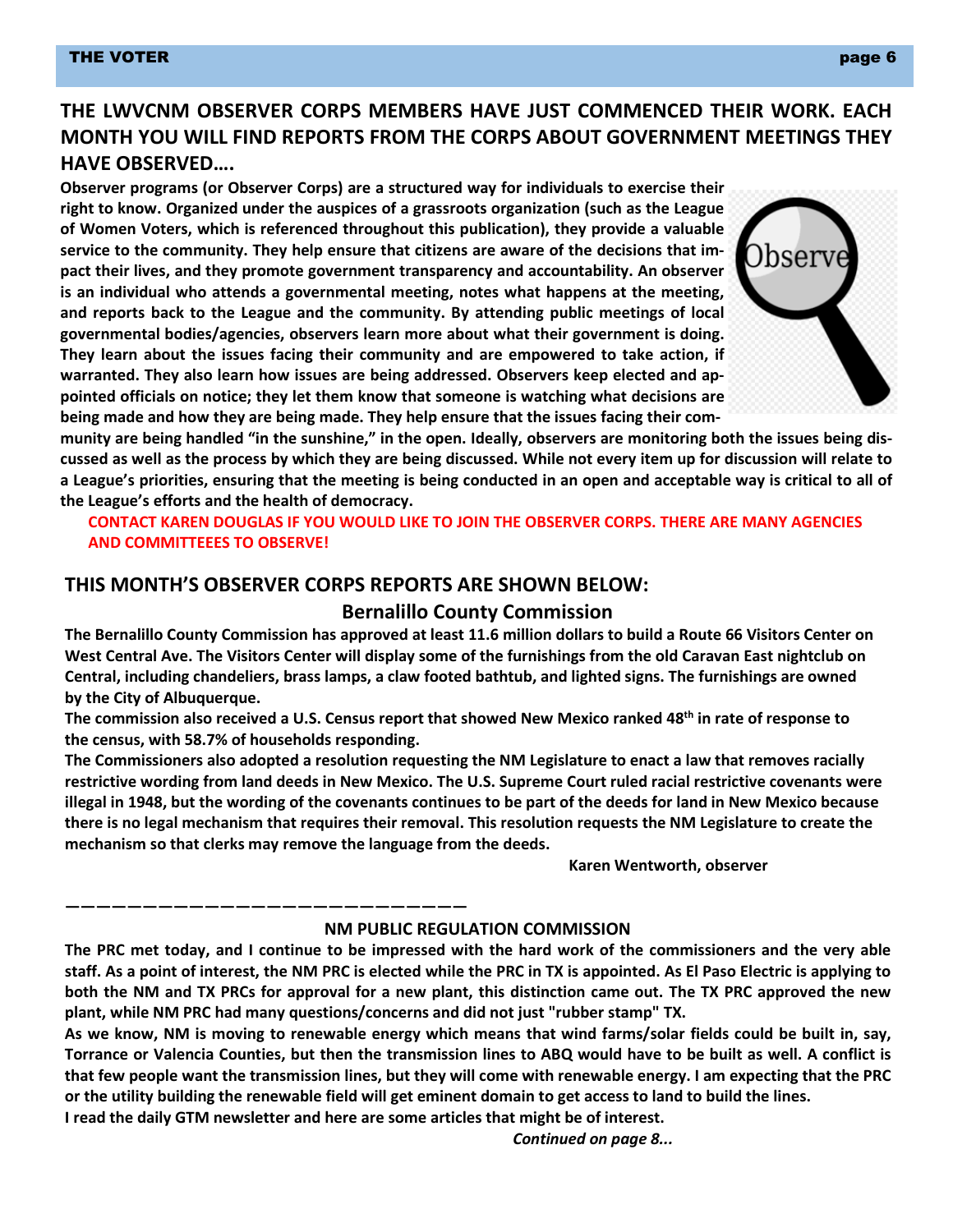### **Julia Brown Asplund to be Honored with a National Votes For Women**

### **Historic Trail Marker at UNM**

**A major initiative to commemorate the 2020 Women's Suffrage Centennial is creation of the National Votes for Women Trail (NVWT) across the United States. Up to five sites in each state can be nominated for a specially designed trail marker that is provided by the William G. Pomeroy Foundation. LWVNM/CNM submitted an applica-**

**tion for a trail marker to honor Julia Brown Asplund to be located on the UNM campus. We have now received approval from the NVWT and from UNM for installation of the trail marker near Hodgin Hall, which is at the corner of Central and University. This is an ideal location to honor Julia because she was the first professional librarian at UNM and worked in this building to organize the card catalog. She also served as the first woman on the UNM Board of Regents in 1921-23, which met in this building.**





**Highlights of Julia's role in the New Mexico suffrage movement: Julia was a leader in New Mexico's fight for women's suffrage between 1911 and 1920. She served as president of the New Mexico Federation of Women's Clubs from 1914-16 and, in Oc-**

**tober 1915, helped to organize the automobile parade of more than 150 women to challenge New Mexico's U.S. Senator Thomas Catron on his views about women's right to vote. A few months later in February 1916, she was instrumental in forming the New Mexico chapter of the Congressional Union for Woman Suffrage and served as a vice chairman. This organization was pivotal in lobbying for ratification of the 19th Amendment by the New Mexico legislature in 1920. She was nominated to run for governor by the New Mexico Women's Party (successor of the Congressional Union) in 1920, but declined the nomination. Julia devoted the rest of her professional life to expanding library services throughout the state. A more detailed biographical sketch is available online in the Alexander Street database of American suffrage leaders. Website address: <https://documents.alexanderstreet.com/d/1010596304>**

**The trail marker installation ceremony will be planned sometime in late spring. COVID-permitting, League members will be invited to participate in this**

**Centennial tribute to a New Mexico suffrage leader.**

**By Jeanne Logsdon**

**NOTE: Thanks to Jeanne for all her work in making this honor happen!**

# **NEW MEMBERS…..**

**Martin Binder 44 Chaco Loop Sandia Park, NM 87047-8511 [bindebog@gmail.com](mailto:bindebog@gmail.com)**

**Margaret Yacisin 1928 Paseo De La Villa SE Rio Rancho, NM 87124-8812 [myacisin@yahoo.com](mailto:myacisin@yahoo.com) (505) 994-8812**



**Laura McGowan 426 Juan Tomas Tijeras, NM 87059-7900 [casaderana@q.com](mailto:casaderana@q.com) (505) 286-0116**

**TELL YOUR FRIENDS TO JOIN.**

**Katherine Tyner 13516 Witcher Ave NE Rio Rancho, NM 87124-6345 No email (505) 294-5287**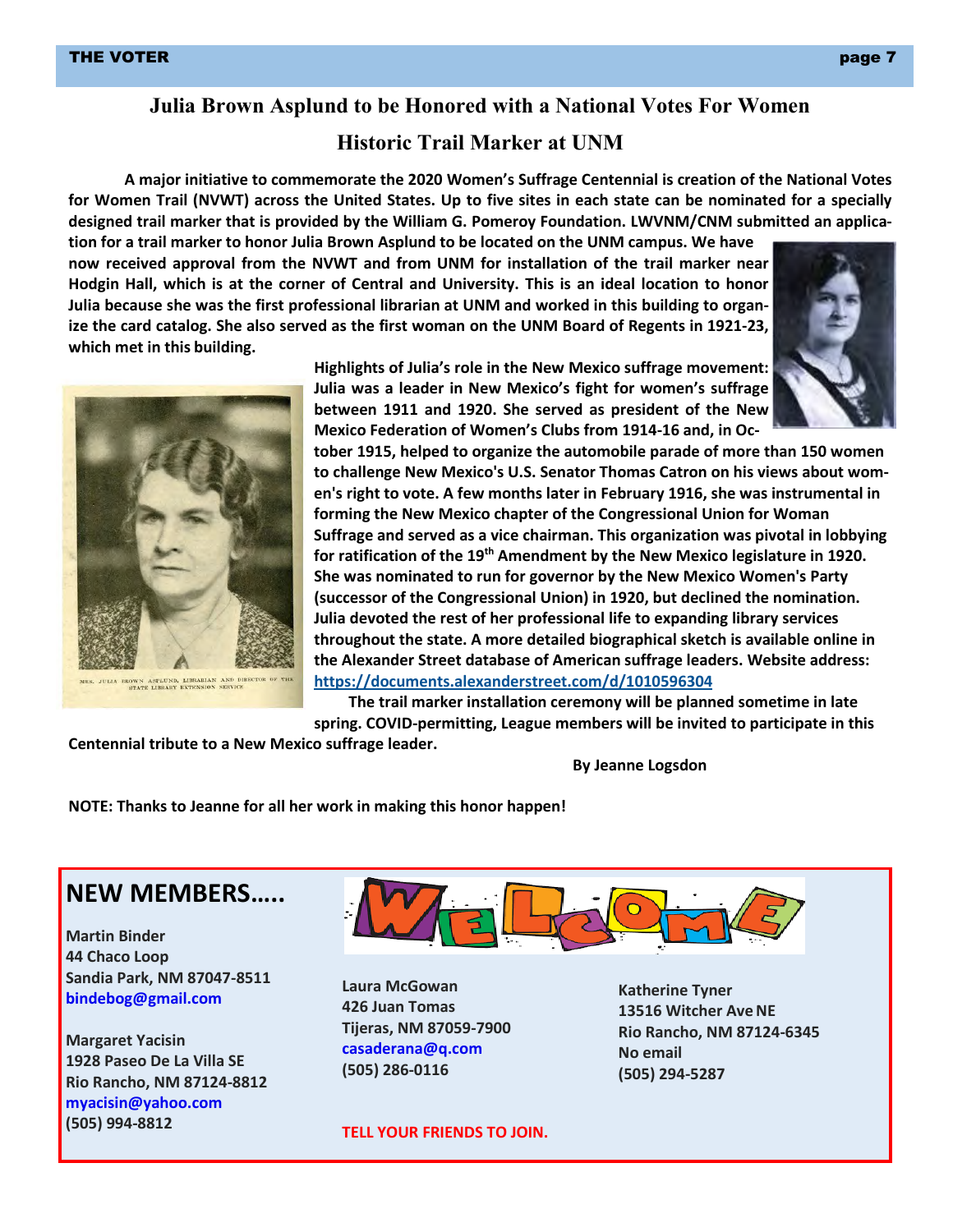#### **PRC, continued from page 6….**

**Meet Guzman Energy, the Power Company Coaxing Along the Co-Op Clean Energy Transition | Greentech Media Kit Carson Power, in Taos, an electric co-op, used Guzman to supply solar power so it could drop coal produced electric power. There are around a dozen electric co-ops in NM serving largely rural areas where distribution of power is less likely to occur. In addition to Taos, Farmington and Socorro are served by co-ops. Why Hyundai Bought Boston Dynamics, Offshore Solar, Wind and Wave Energy, and Smart Microgrids > ENGINEER-ING.com Hyundai is a very large Korean conglomerate. It is a good sign that the company is expanding its role in renewable power. Keep in mind that Avangrid, which will acquire PNM, is owned by a large Spanish renewable company. Clean Energy Funding Finds Its Way Into Congressional Spending Bill | Greentech Media Congress may/may not pass the bill now, but it does appear to be supporting clean energy.**

**Electric Vehicles and the Power Grid: Roadmaps From California and New York | Greentech Media** 

**Electric vehicles are coming, from GM, Ford and Chrysler, so perhaps in a few years, you might own** 

**one. As electric vehicles are recharged at night, when rates are lower, all consumers willbenefit.**

**Southeastern Utilities Launch Plan for Regional Energy-Trading Market | Greentech Media**

**As more utilities move to renewable energy, there will be a need to trade power, which will make the production of power more efficient.**

**Swell Readies \$450M in Financing for Solar-Plus-Battery Virtual Power Plants | Greentech Media** 

**Renewable power will need batteries to store power not needed at that moment for future use.** 

**Better batteries, with days of storage capability, are underdevelopment.**

**George Richmond**

**——————————————- Recent Escalation of DOJ Criticism of the City of Albuquerque Police Reform**

**The 12/4/20 hearing by Federal Judge Browning was marked with harsh criticism by both DOJ attorneys and Dr. James Ginger, Independent Monitor for the 2015 Consent Decree between the DOJ and City of Albuquerque. Backsliding by APD/CABQ in imposing discipline when warranted by APD officers' unconstitutional Use of Force (UOF) had prompted the initial 2014 Court Approved Settlement Agreement (CASA). The severe evaluation resulted from lack of discipline recommended by APD Internal Affairs Division or carried out by APD line management for current UOF cases. (Prior evaluation of backlog UOF cases had no repercussions as discipline could not be applied if incidents had occurred exceeding time limitations for discipline). UOF cases under heightened scrutiny include Secondary (Injury complaint or actually verified), and Tertiary (UOF could result in serious physical injury, hospitalization, or death).**

**The current status of the CASA is institution of a Stipulated Order on the City of Albuquerque with required remedies imposed. A preliminary draft of the Stipulated Order was provided to CABQ 12/3/20 but this level of control is not as intrusive as placing the city in Receivership. The order will assign remote investigators to supplement the Civilian Police Oversight Agency's civilian Force Review Board (appointed by the City Council). Additionally, CABQ investigators will be visiting scenes of incidents, taking photographs, talking to witnesses, and supplying officer's Body Camera footage.**

**Judge Browning directed questions to DOJ attorneys who indicated this severe lack of accountability was previously noted when Maricopa County Sheriff/AZ conducted "Bad Faith" investigations resulting in Contempt of Court proceedings. DOJ also emphasized that APD officers are not "at will" employees subject to termination and have representation by the Albuquerque Police Officers' Association (labor union). The AMICI APD Forward coalition, including LWVCNM, will continue to follow the CABQ response to the order and report progress as warranted. By Karen Douglas**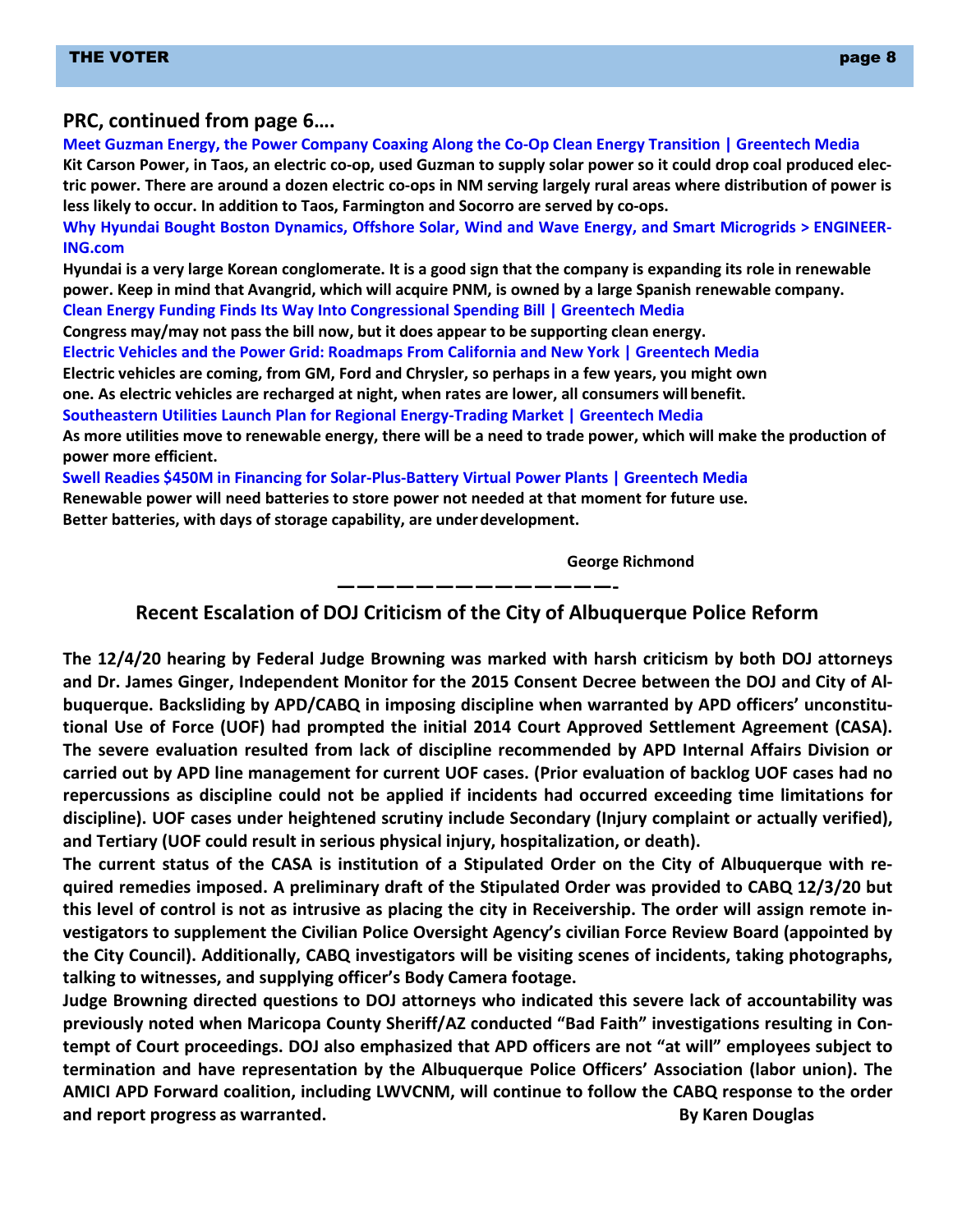#### **SPECIAL MESSAGE FROM LWVNM PRESIDENT HANNAH BURLING….**

**Since LWVUS withdrew recognition from LWV of Nevada, questions have come up about being nonpartisan. As a** 

**starting point, the LWVUS policy states that the League of Women Voters does not support or oppose any political party or candidate. Our state position, which goes into more detail, can be found under Policies.**

**In practice, what does this actually mean? We all have our own political opinions. We all have freedom of speech. But in order to be effective when we speak for the League, we voice the League viewpoint, which begins with our mission of empowering voters and defending democracy.**

**We do not only empower voters who agree with our positions. We empower all voters. We offer voter information and registration, voter guides, issue forums and all of our voter education efforts to everyone. We cannot do this effectively without credibility, integrity or civility.**



**The League has its positions, based on a thorough study of issues and agreed on via consensus or concurrence. We advocate for policies based on these. Do we support or oppose bills? Yes, we do. Do we criticize government policies? Yes, we do.**

**But we do not criticize or support political parties or candidates.**

**The League envisions "a democracy where every person has the desire, the right, the knowledge and the confidence to participate." When everyone participates, we can do a better job to ensure a government that works in the public interest, a government that works for everyone.**

**We can't achieve that vision by publicly saying we're fighting with one party or another. We can't do that by pointing out a political party's mistakes or a candidate's less than stellar behavior. Doing our job effectively, our job of educating the public and advocating for our positions, requires a differentapproach.**

**EDITOR'S NOTE BACKGROUND: Hannah's message refers to the LWVUS withdrawing recognition of the Nevada State League. This is a rare and exceedingly serious action that the National Board took only after months of attempting to work with the NV Board in order to assure that the League's reputation for nonpartisanship was preserved. Unfortunately, the NV Board failed to meet the high standards we all have come to expect from Leagues around the country. The basic problem stemmed from work the NV League was doing at the state legislative level to achieve an independent redistricting commission. As all League members know, we as an organization address our criticism to the ISSUES, not the people or a particular political party opposing the issue we support. That is a**  huge part of the League's effort, not only to keep the dialogue as a nonpartisan discussion, but also to keep it as a **civil discourse about the issues. The NV State President continued to violate this policy by publicly attacking a particular party and specific people opposing the League's redistricting position including the Governor (in the media). She did this in the name of the League. LWVCNM is very proud that our own State League so vigorously models the true meaning of nonpartisanship and always sticks to discussing the ISSUES, notthe people.**

**LWVUS President Deborah Turner made the following statement at the time she announced the decision of the Board to withdraw the NV recognition: "While we are deeply disappointed at the loss of the state League, we stand by our members and local Leagues in Nevada working to empower voters and defend democracy. We look forward to working with leaders in Nevada to rebuild a state League presence that fosters stronger partnerships and better reflects what we value."**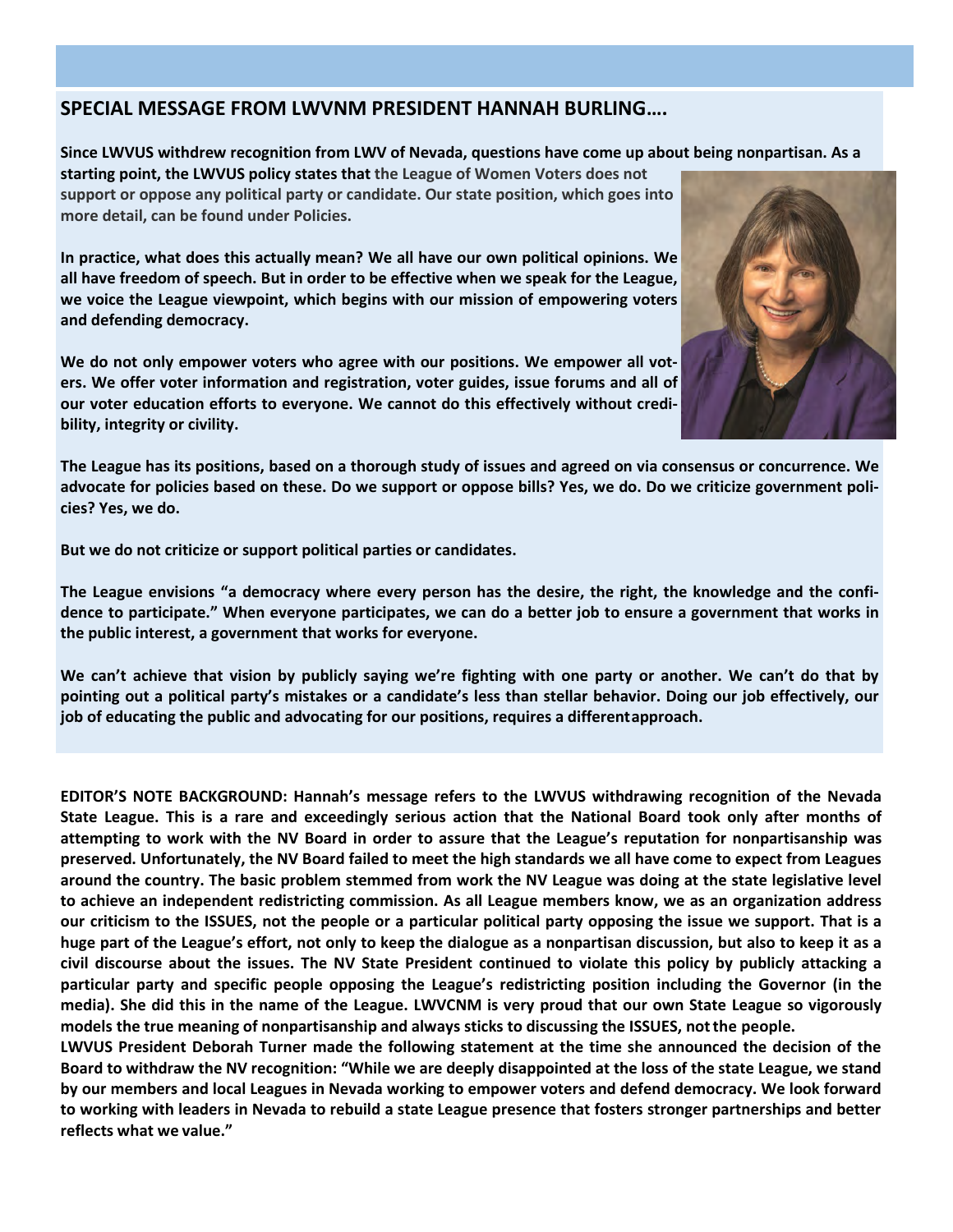#### **EQUAL RIGHTS IN NEW MEXICO William E. Warren\* January 28, 2009**

**Editor's note: Co-president Karen Wentworth discovered this informative article and, knowing how much League members love history, we have been printing it in installments over several months. Next month: What happened to the Commission on the Status of Women on the House Floor.**

**New Mexico ratification of the Federal ERA: In the fall of 1972 the United States Congress passed an Equal Rights Amendment to the U. S. Constitution and sent it to the states for ratification. I introduced House Joint Resolution 2 on the first day of the 1973 Legislative session to provide for the state of New Mexico's ratification of the federal ERA. With the overwhelming support for the state's ERA as indicated by the ratification vote at the general election of 1972, I took the results of this general election vote to each member of the Legislature and showed them the vote tallies for their individual legislative districts. This provided considerable support for House Joint Resolution 2 in both the House and Senate. House Joint Resolution 2 was referred to the House Judiciary Committee where it was given a DO PASS recommendation and sent to the House floor. It passed the full House on a vote of 44- 20 and moved to the Senate. In the Senate, it was referred to the Senate Rules Committee which gave it a DO PASS recommendation and sent it to the Senate floor. The full Senate passed this Joint Resolution on a vote of 33-8. This Joint Resolution was signed by the Secretary of State and New Mexico became the 27th state to ratify the Federal Equal Rights Amendment. If ratified, the Equal Rights Amendment would have become the 27th Amendment to the United States Constitution. Ratification by 38 states was required and the United States Congress put a 10-year time limit on ratification of this amendment. Over the 10 years, only 35 states ratified this amendment so the Equal Rights Amendment is still not a part of the United States Constitution. One of the problems is that the process for ratifying United States Constitutional Amendments in each state is not uniform and is left up to the individual states. Some states have set up procedural blocks to ratification, such as Illinois where a 60 percent majority in their state legislature is needed for ratification.**

**The New Mexico Commission on the Status of Women: By Executive order 73-11 of July 3, 1973, Governor Bruce King created the Governor's Commission on the Status of Women to consider problems associated with enforcing the New Mexico Equal Rights Amendment. This was a large committee of 38 members and was chaired by Dorothy Cline, a retired political science professor at the University of New Mexico. I was appointed a member of this commission. Early on, the Governor's Commission agreed that New Mexico needed a permanent commission to look at issues affecting women and that a statutory body should be created known as the New Mexico Commission on the Status of Women. It was agreed that this commission would consist of fifteen members appointed by the Governor, a majority of whom must be women. This commission was to be charged with numerous tasks including reviewing the status of women in New Mexico, conducting periodic conferences around the state to apprise women of their rights and opportunities, and recommending various methods and legislation necessary to combat discrimination on the basis of sex. I agreed to have the necessary legislation drafted by the Legislative Council Service and to introduce it in the New Mexico House of Representatives at the 1974 session of the legislature. I introduced House Bill 22 which established the Commission on the Status of Women and contained an appropriation of \$60,000 to support the Commission for the first year. The bill was cosponsored by 28 other Representatives and was endorsed by at least 24 women's groups across the state. The bill was ruled germane by the House Rules Committee and referred to the House Appropriations Committee for hearing. In anticipation of a constitutional challenge because of the state Equal Rights Amendment, on January 25, 1974, Representative John Tomlin and I requested a formal Attorney General's opinion on the issue. Attorney General David Norvell's opinion stated, "Possibly there would be some constitutional defects if such legislation attempted to prohibit the creation of a comparable commission on the status of men, but, of course, such is not the case." Norvell concluded that, "I can find no constitutional basis upon which to advise you that this bill carries any constitutional defect." Thus, in the absence of an actual court challenge, House Bill 22 was constitutional. At the Appropriation Committee hearing on House Bill 22, the appropriation was reduced from \$60,000 to \$45,000, given a DO PASS recommendation, and sent to the House floor for final action. What happened after this was exciting, to say the least.** *[See the February Voter for the end of this saga.]*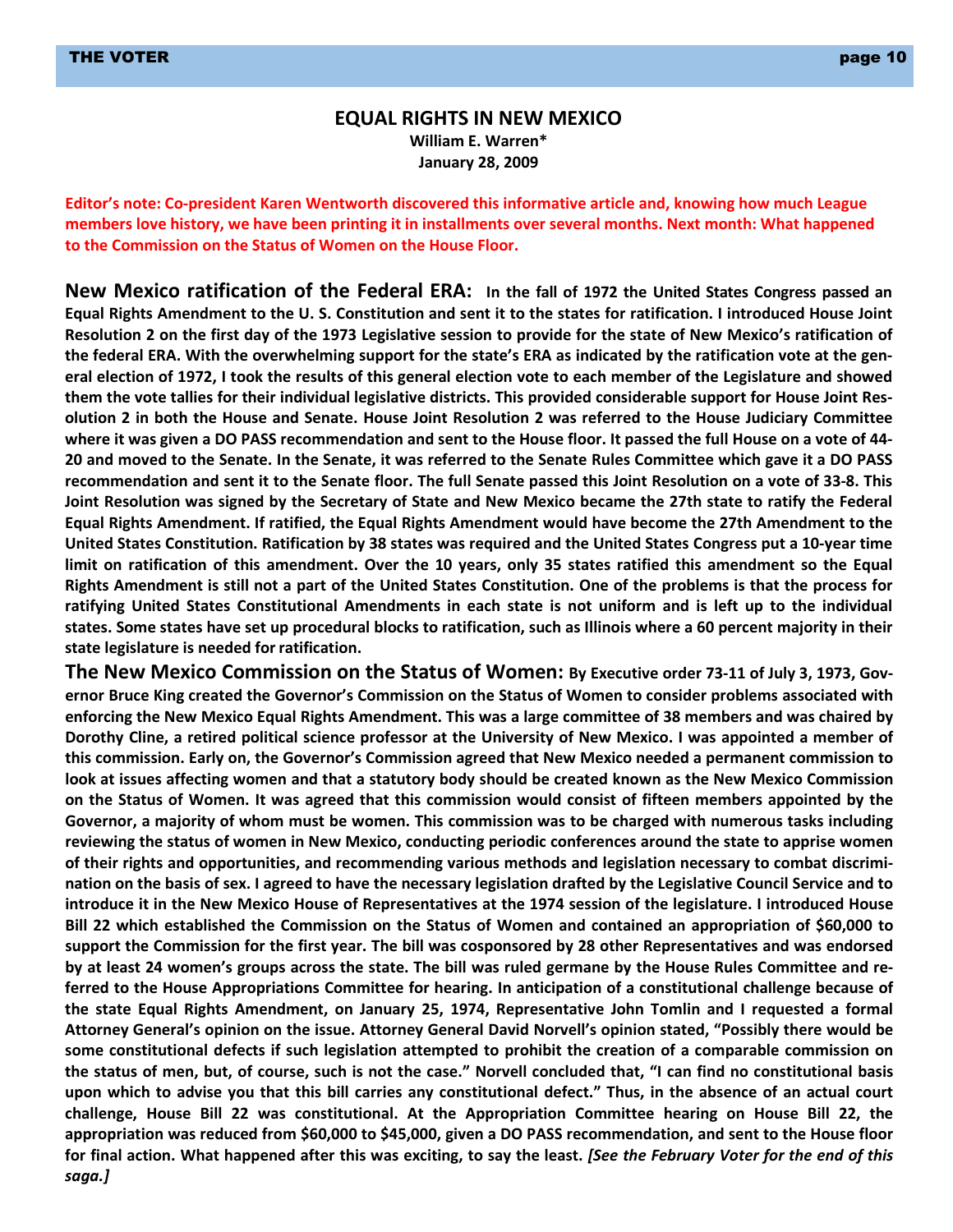#### THE VOTER  $\qquad$  , we have the contract of the contract of the contract of the contract of the contract of the contract of the contract of the contract of the contract of the contract of the contract of the contract of the



**The LWVCNM Nominating Committee has started its work for the 2021-2023 Board. We need volunteers to fill the following positions: Co-President 1st VP 4th VP Membership Director Public Relations Director Advocacy Director**

**If you are interested, call or email: Andrea Targhetta [atarghetta@comcast.net](mailto:atarghetta@comcast.net) or 505-280-8892**

**LWVNM Nominating Committee is also recruiting new Board members for the 2021-23 biennium. Board members will take office at the State Convention in May 2021. The Board meets on a Saturday every other month in different locations around the State or, as CoVid continues, via Zoom. Meredith Machen of LWVSFC chairs the Committee. Mary Wilson is the LWVCNM representative on the committee and welcomes calls or emails if you are interested in serving. No prior experience necessary! Contact Mary at (505) 881-6136 or [T3Wilson@aol.com.](mailto:T3Wilson@aol.com.)**

**The LWVNM Education Committee is looking for volunteers from Central New Mexico to help revise the League's education position. The recent Yazzie vs. Martinez decision required the state to do much more to improve education practices in schools serving rural and lowincome areas. We need two or three volunteers with some background in education, if possible. The committee already has some proposed changes to the policy, but they want more input. If you are interested and can spend a little time working with the committee over the next few weeks, please contact Karen Wentworth at [kwentworth17@comcast.net](mailto:kwentworth17@comcast.net) or (505) 263-9066.**



P**.S. The job of VOTER editor will also be vacant starting in May 2021. Anyone interested should contact Karen Wentworth. Mary Wilson will be happy to train you for the job.**